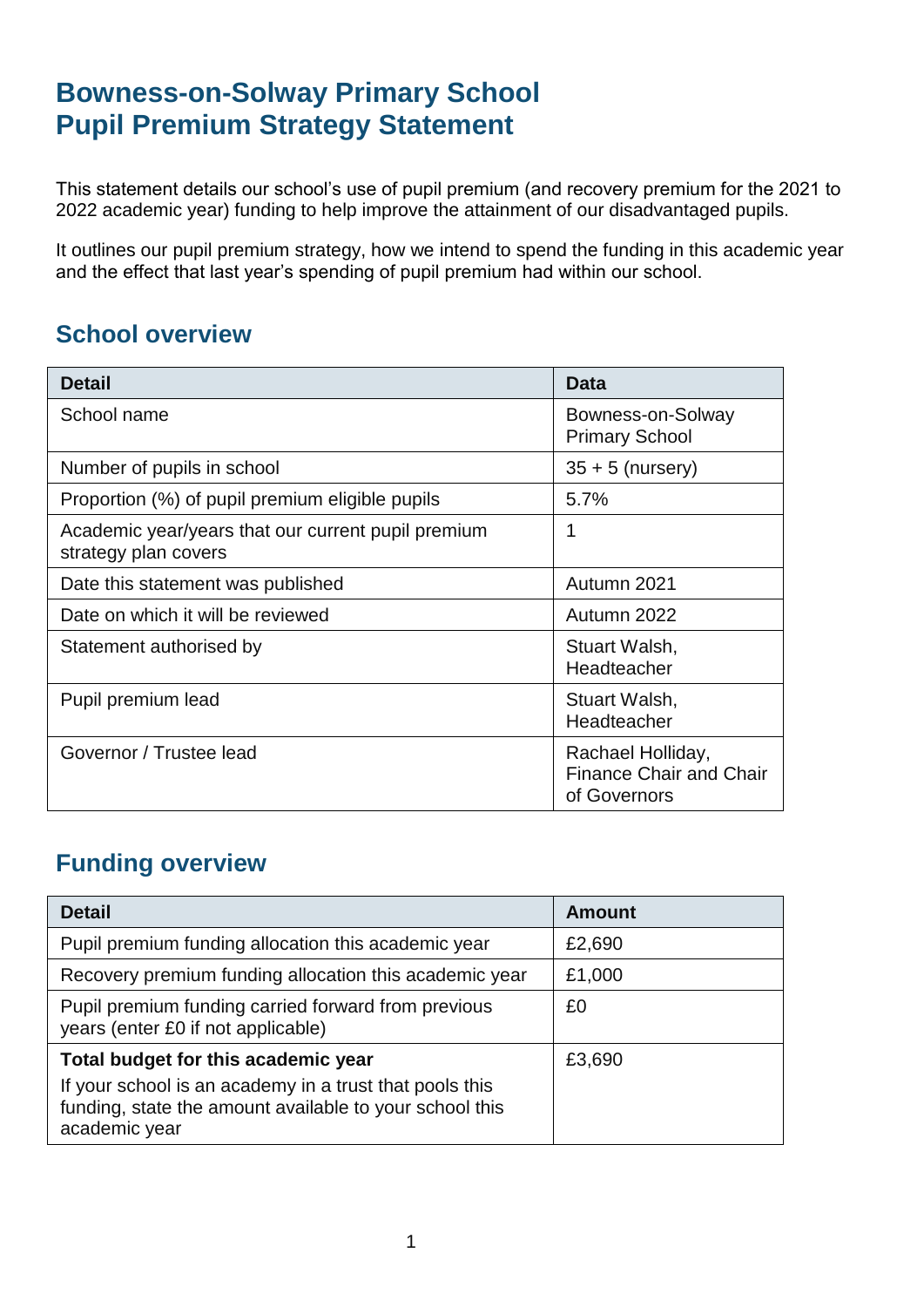# **Part A: Pupil premium strategy plan**

#### **Statement of Intent Challenges**

This details the key challenges to achievement that we have identified among our disadvantaged pupils.

| <b>Challenge</b><br>number | <b>Detail of challenge</b>                                                                                                                                                                    |
|----------------------------|-----------------------------------------------------------------------------------------------------------------------------------------------------------------------------------------------|
|                            | Pupils with complex needs, including speech and language, social communication,<br>poor working memory and attention difficulties.                                                            |
|                            | Assessments and observations suggest that disadvantaged pupils generally have<br>greater difficulties with phonics than their peers. This negatively impacts their<br>development as readers. |
| 3                          | Limited life experiences and opportunities to experience enrichment opportunities<br>due to their SEND / disadvantage.                                                                        |
| 4                          | Assessments indicate that maths attainment among disadvantaged pupils is<br>significantly below that of non-disadvantaged pupils.                                                             |

#### **Intended outcomes**

This explains the outcomes we are aiming for **by the end of our current strategy plan**, and how we will measure whether they have been achieved.

| <b>Intended outcome</b>                                                                                            | <b>Success criteria</b>                                                                                                                                                                                                                                                       |
|--------------------------------------------------------------------------------------------------------------------|-------------------------------------------------------------------------------------------------------------------------------------------------------------------------------------------------------------------------------------------------------------------------------|
| Pupils make at least expected progress                                                                             | Gap will close in progress made between PP and non-                                                                                                                                                                                                                           |
| in reading, writing and maths.                                                                                     | PP.                                                                                                                                                                                                                                                                           |
| Increase reinforcement in reading and                                                                              | Increase in reading ages and mental maths for PP                                                                                                                                                                                                                              |
| maths at home and in school.                                                                                       | pupils.                                                                                                                                                                                                                                                                       |
| Pupils access an appropriate range of<br>interventions to meet their SEND<br>needs, including speech and language. | As their SEND needs are being addressed, PP pupils<br>meet their targets set in R, W, M as a minimum.                                                                                                                                                                         |
| Pupils access a wide range of                                                                                      | Pupil voice to reflect enjoyment in school and improved                                                                                                                                                                                                                       |
| enrichment experiences both in and                                                                                 | attitudes to learning. Social skills, independence,                                                                                                                                                                                                                           |
| out of school.                                                                                                     | perseverance and team work to be developed.                                                                                                                                                                                                                                   |
| Improved oral language skills and<br>vocabulary among disadvantaged<br>pupils.                                     | Assessments and observations will indicate<br>significantly improved oral language among<br>disadvantaged pupils. This is evident when triangulated<br>with other sources of evidence, including engagement<br>in lessons, book scrutiny and ongoing formative<br>assessment. |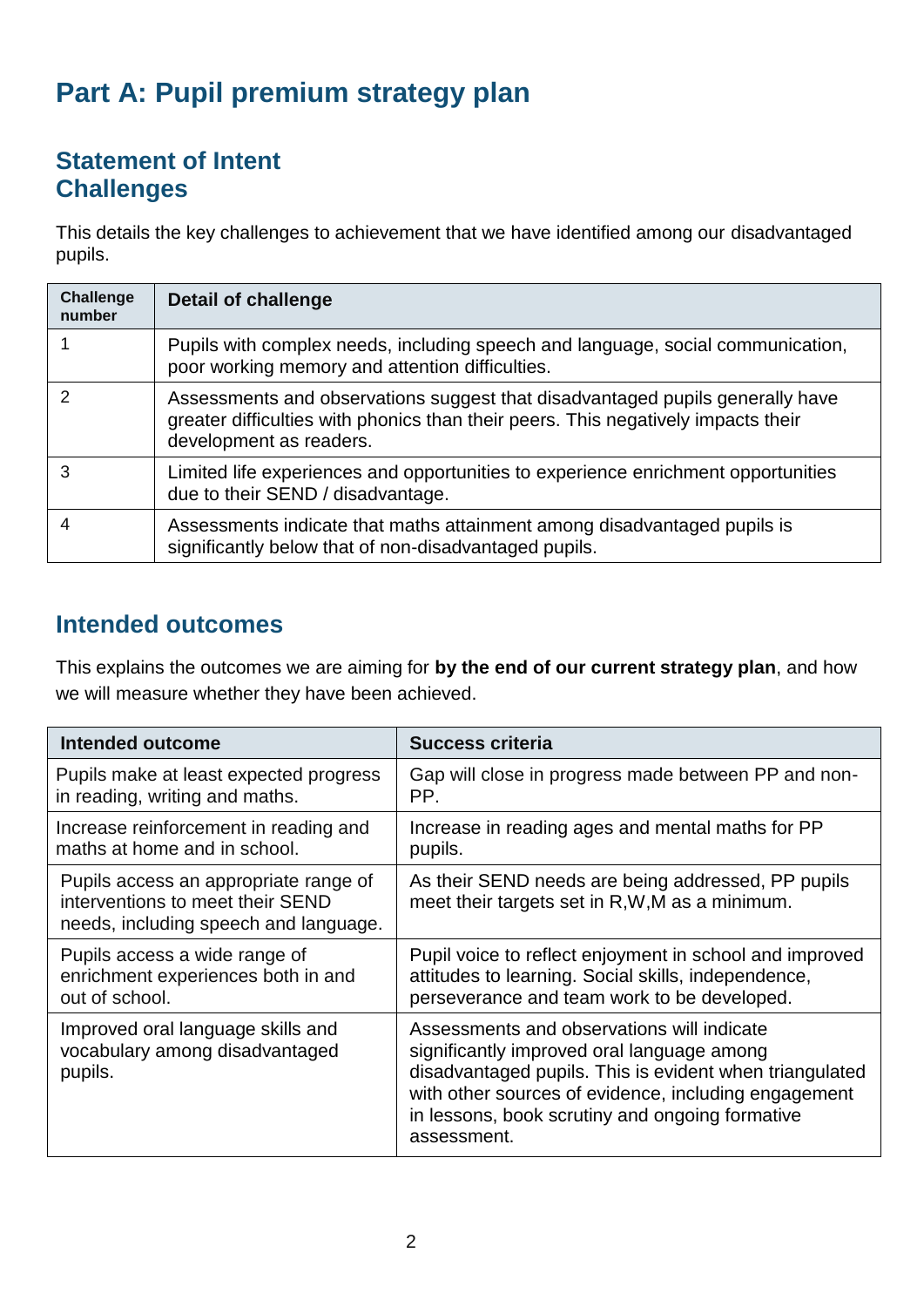### **Activity in this academic year**

This details how we intend to spend our pupil premium (and recovery premium funding) **this academic year** to address the challenges listed above.

#### **Teaching (for example, CPD, recruitment and retention)**

Budgeted cost: £2,700

| <b>Activity</b>                                                                                                                                                                                                          | <b>Evidence that supports this</b><br>approach                                                                                                                                                                                                                                                                                                                                                   | <b>Challenge</b><br>number(s)<br>addressed |
|--------------------------------------------------------------------------------------------------------------------------------------------------------------------------------------------------------------------------|--------------------------------------------------------------------------------------------------------------------------------------------------------------------------------------------------------------------------------------------------------------------------------------------------------------------------------------------------------------------------------------------------|--------------------------------------------|
| Purchase of a DfE<br>validated Systematic<br><b>Synthetic Phonics</b><br>programme to secure<br>stronger phonics<br>teaching for all pupils.                                                                             | Phonics approaches have a strong<br>evidence base that indicates a<br>positive impact on the accuracy of<br>word reading (though not<br>necessarily comprehension),<br>particularly for disadvantaged pupils:<br><b>Phonics   Toolkit Strand   Education</b><br><b>Endowment Foundation   EEF</b>                                                                                                | 1, 2                                       |
| Enhancement of our<br>maths teaching and<br>curriculum planning in<br>line with DfE and EEF<br>guidance.<br>We will fund teacher<br>release time to embed<br>key elements of<br>guidance in school<br>and to access CPD. | The DfE non-statutory guidance has<br>been produced in conjunction with<br>the National Centre for Excellence in<br>the Teaching of Mathematics,<br>drawing on evidence-based<br>approaches:<br>Maths guidance KS 1 and 2.pdf<br>(publishing.service.gov.uk)<br>The EEF guidance is based on a<br>range of the best available evidence:<br><b>Improving Mathematics in Key</b><br>Stages 2 and 3 | 1, 3, 4                                    |
| Retention of staff to<br>ensure high staff to<br>pupil ratios plus 1:1<br>and small group work<br>for disadvantaged<br>pupils.                                                                                           | EEF evidence finds that, Small<br>group tuition has an average impact<br>of four months' additional progress<br>over the course of a year One to<br>one tuition and small group tuition<br>are both effective interventions.<br>https://educationendowmentfoundati<br>on.org.uk/education-<br>evidence/teaching-learning-<br>toolkit/small-group-tuition                                         | 1, 3, 4                                    |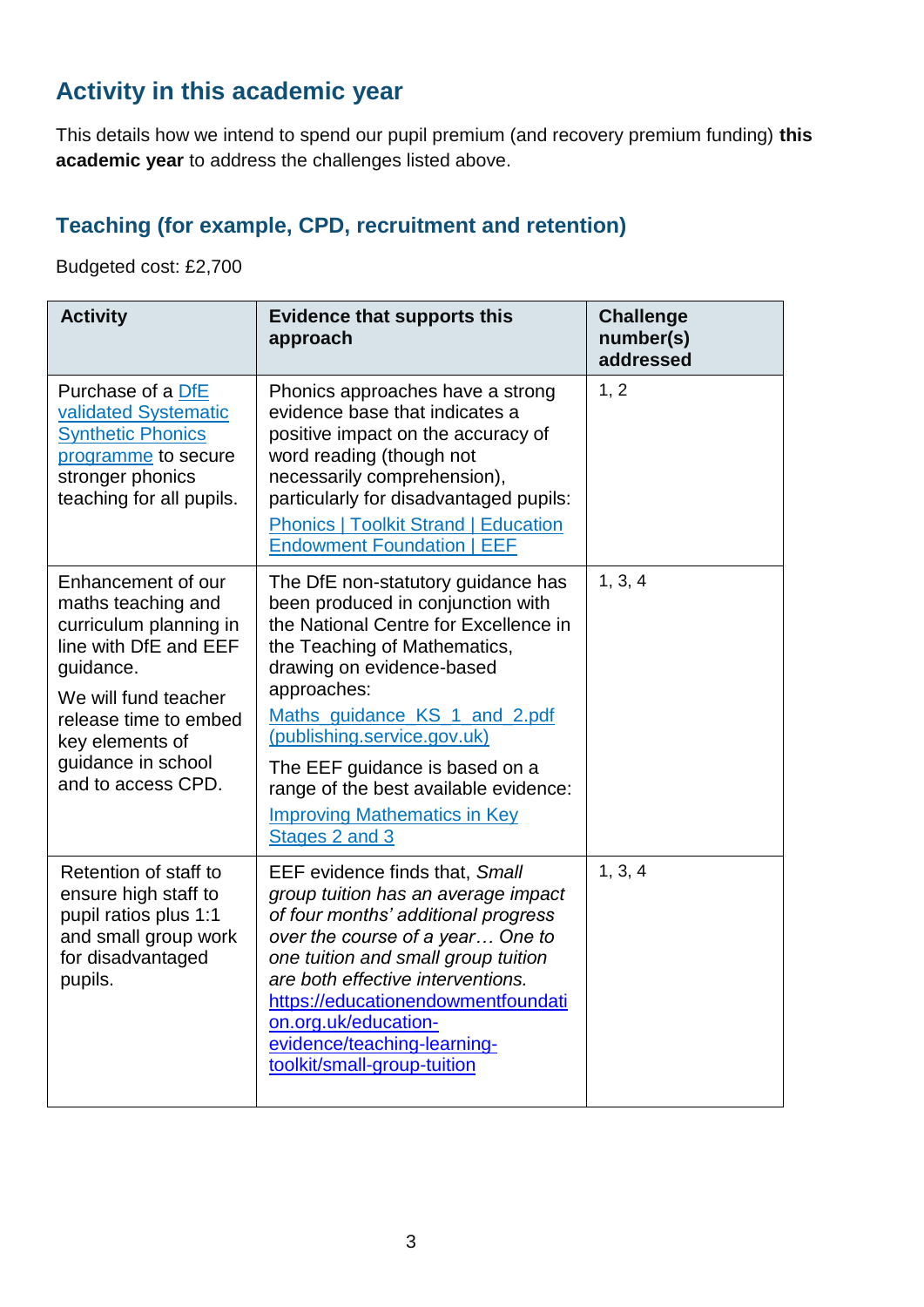### **Targeted academic support (for example, tutoring, one-to-one support structured interventions)**

Budgeted cost: £600

| <b>Activity</b>                                                                                                                                                                                                                                                                                | Evidence that supports this approach                                                                                                                                                                                                                                                                                                                                                                                                                                                                                                                                                                                                                                                                                                                            | <b>Challenge</b><br>number(s)<br>addressed |
|------------------------------------------------------------------------------------------------------------------------------------------------------------------------------------------------------------------------------------------------------------------------------------------------|-----------------------------------------------------------------------------------------------------------------------------------------------------------------------------------------------------------------------------------------------------------------------------------------------------------------------------------------------------------------------------------------------------------------------------------------------------------------------------------------------------------------------------------------------------------------------------------------------------------------------------------------------------------------------------------------------------------------------------------------------------------------|--------------------------------------------|
| <b>Quality first</b><br>teaching for all<br>pupils.<br><b>Maths and English</b><br>are high priority on<br>school<br>development plan<br>and CPD plan.<br><b>Pupil Progress</b><br>meetings track<br>progress of PP<br>pupils and<br>appropriate, timely<br>interventions are<br>put in place. | $\bullet$ EEF guide to pupil premium $-$ tiered approach<br>- teaching is the top priority, including CPD.<br>Sutton Trust – quality first teaching has direct<br>$\bullet$<br>impact on student outcomes.<br>Training and supporting highly qualified<br>$\bullet$<br>teachers deliver targeted support.                                                                                                                                                                                                                                                                                                                                                                                                                                                       | 1, 2, 4                                    |
| Purchase web-based<br>programmes to be<br>used in school and at<br>home:<br><b>Purple Mash</b><br>Doodle<br><b>Discovery</b><br>Education<br>Letter Join                                                                                                                                       | EEF toolkit: parental engagement.<br>EEF guide to pupil premium: targeted<br>academic support<br>EEF – digital technology: clear evidence that<br>technology approaches are beneficial for<br>writing and maths practice.                                                                                                                                                                                                                                                                                                                                                                                                                                                                                                                                       | 1, 2, 4                                    |
| • TAs deliver<br>timetabled<br>interventions to<br>pupils identified as<br>in need.<br>Speech and<br>language therapist<br>supports SENCO /<br>TAs to plan and<br>deliver speech<br>interventions.<br>Lego Therapy.                                                                            | $\bullet$ EEF – oral language interventions<br>consistently show positive impact on learning.<br>High quality small group interventions.<br>Specialist therapists will train up staff they<br>work with in school, therefore upskilling<br>them and increasing their knowledge.<br>Specialists lead CPD sessions and clinics<br>with individual pupils and staff.<br>Proven interventions are used, with<br>evidence supporting the development in<br>social skills, speech and language,<br>behaviour and mental health.<br>EEF: social and emotional learning improves<br>interaction with others and self-management of<br>emotions. This impacts on attitudes to learning<br>and social relationships in school, which<br>increase progress and attainment. | 1, 2, 3, 4                                 |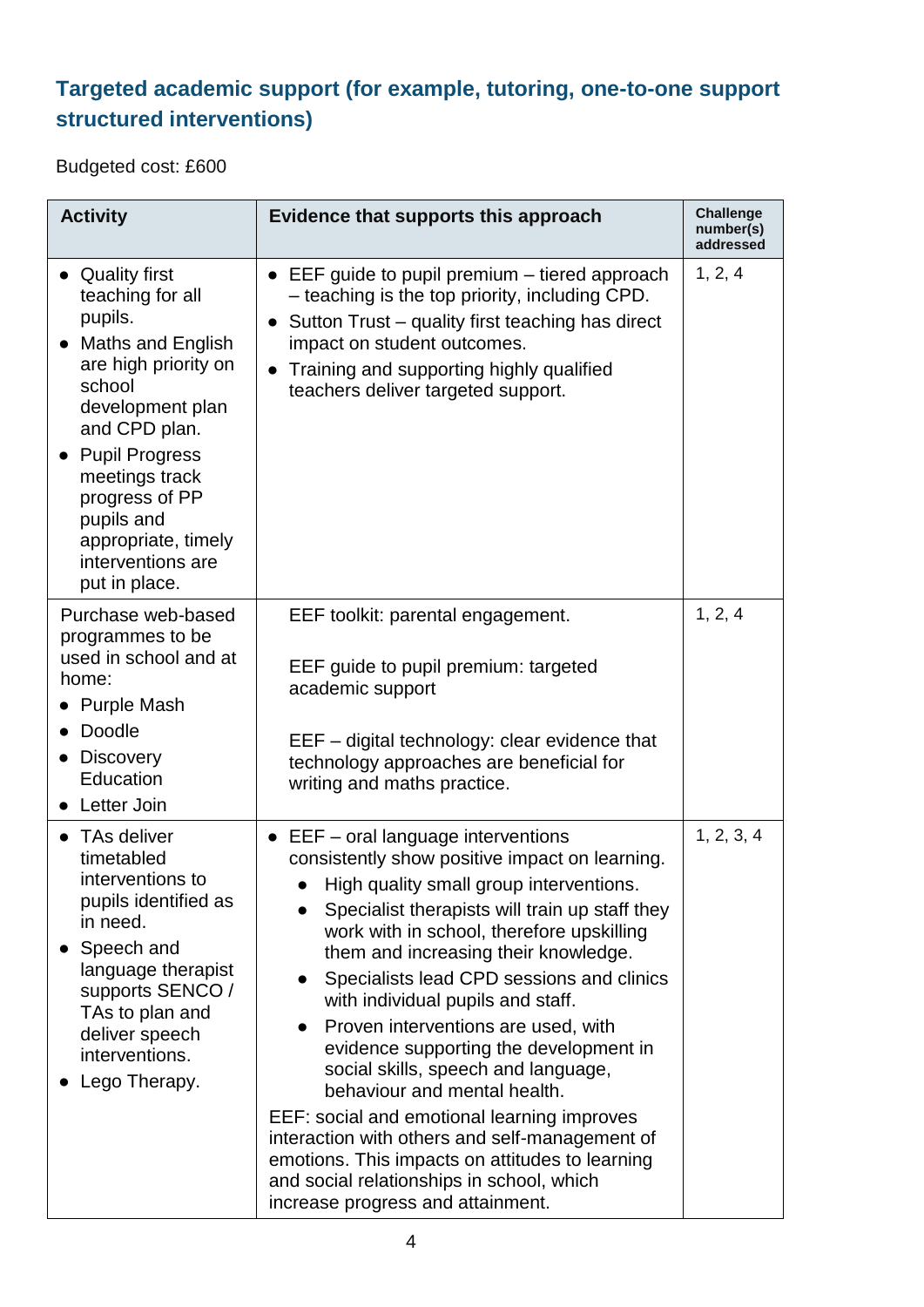| <b>Additional phonics</b><br>sessions targeted at<br>disadvantaged pupils<br>who require further<br>phonics support. | Phonics approaches have a strong evidence<br>base indicating a positive impact on pupils,<br>particularly from disadvantaged backgrounds.<br>Targeted phonics interventions have been<br>shown to be more effective when delivered as<br>regular sessions over a period up to 12 weeks: | 2 |
|----------------------------------------------------------------------------------------------------------------------|-----------------------------------------------------------------------------------------------------------------------------------------------------------------------------------------------------------------------------------------------------------------------------------------|---|
|                                                                                                                      | <b>Phonics   Toolkit Strand   Education Endowment</b><br><b>Foundation   EEF</b>                                                                                                                                                                                                        |   |

### **Wider strategies (for example, related to attendance, behaviour, wellbeing)**

Budgeted cost: £390

| <b>Activity</b>                                                                              | <b>Evidence that supports this</b><br>approach                                                                                                               | <b>Challenge</b><br>number(s)<br>addressed |
|----------------------------------------------------------------------------------------------|--------------------------------------------------------------------------------------------------------------------------------------------------------------|--------------------------------------------|
| • Cultural capital<br>experiences<br>promoted in the<br>curriculum.                          | Learning is contextualised in<br>concrete experiences and language-<br>rich environments.                                                                    | 3                                          |
| • Funding of trips<br>including<br>residential for PP.<br>• PP supported to<br>attend sports | Ofsted research (2019) places<br>emphasis on improving cultural<br>capital, particularly for<br>disadvantaged pupils.                                        |                                            |
| events.<br>Outdoor learning<br>funded and<br>encouraged.                                     | Enrichment activities offer children a<br>context for leaning and a stimulus to<br>trigger their interest which can be<br>evidenced in pupil books and data. |                                            |
|                                                                                              | SHEU data.                                                                                                                                                   |                                            |
|                                                                                              | EEF: sports participation increases<br>educational engagement and<br>attainment.                                                                             |                                            |
|                                                                                              | EEF: outdoor adventure learning<br>shows positive benefits on academic<br>learning and self-confidence.                                                      |                                            |

### **Total budgeted cost: £3,690**